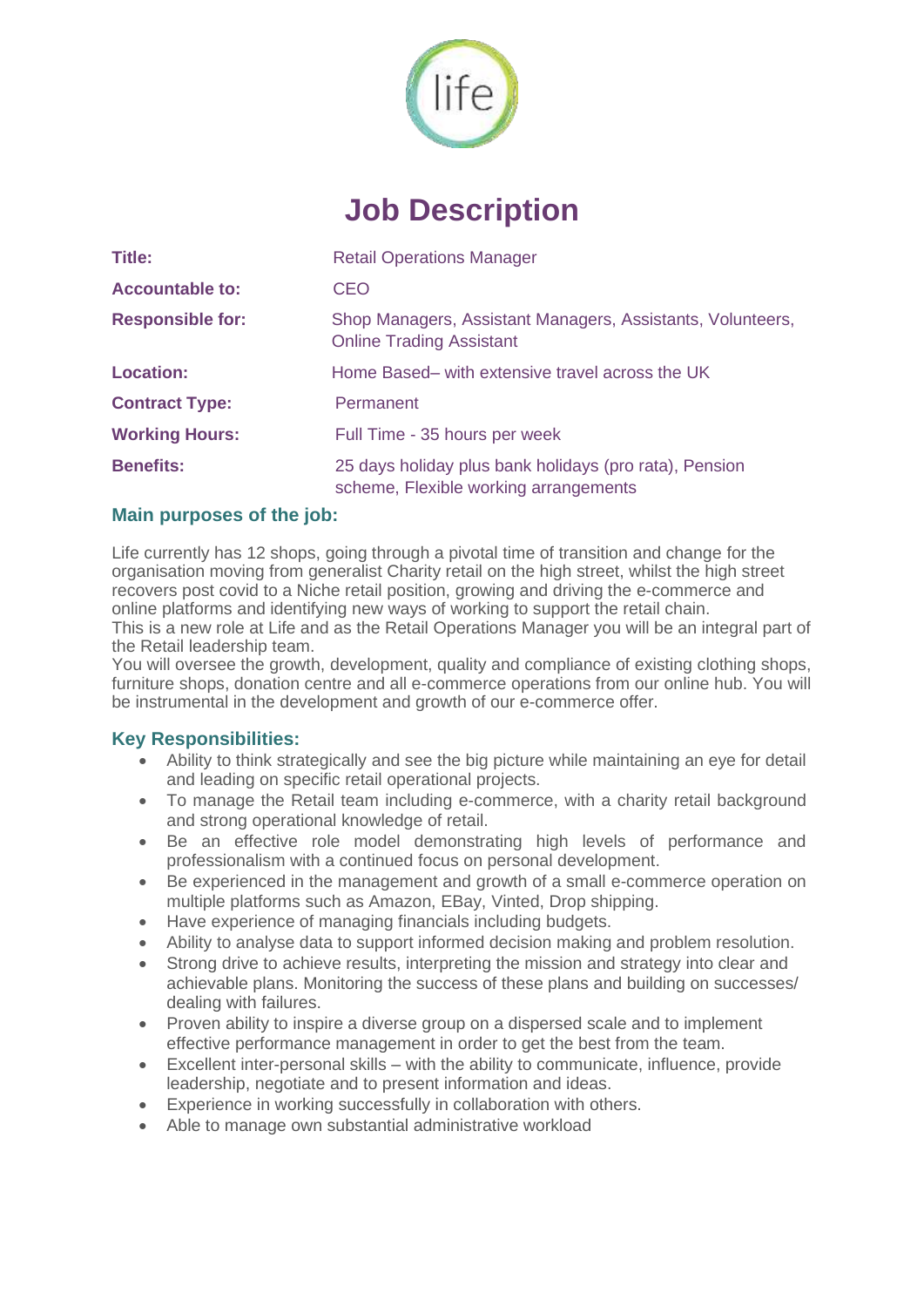# **Key achievement areas:**

# **Retail Operations**

- 1. Responsible for supporting 12 Charity shops across the UK, managing performance in order to maximise financial contribution to the Charity.
- 2. To work with the CEO to develop achievable income and expenditure budgets that will ensure year on year growth.
- 3. To manage the shops teams to achieve the delivery of retail objectives and income targets, to include undertaking regular performance reviews, appraisals and performance management where necessary.
- 4. To deliver excellent customer service through monitored quality and compliance across all retail outlets.
- 5. To produce processes and procedures and initiatives for retail staff, including efficient and organised stock rooms, stock generation, saleable stock.
- 6. To take a lead role in ensuring that operations at each of the shops are safe and efficient and that all statutory and company health and safety policies are adhered to.
- 7. To lead on the decommissioning of identified non- viable shops in conjunction with the Premises and Compliance Co-ordinator.

## **Donation Centre**

- 1. To ensure the Donation Centre has an efficient stock procurement strategy for stock generation.
- 2. To produce processes and procedures to ensure stock is maximised and sorted effectively according to season, quality, and demand.
- 3. To ensure the Donation Centre has a cost-effective distribution system to support shops that are short of stock on a regular basis through viable stock movement and transferring of goods.

#### **Online and E-commerce**

- 1. To grow, develop and deliver an efficient online business operation from a new Online Hub.
- 2. To devise processes and procedures to support effective product selection at shop level and deliver an effective lean supply chain of online products to the online hub.
- 3. To ensure the quantity and quality of listings supports Online Sales targets and growth of the online retail operation.
- 4. To develop the retail online portal to appeal to the online shopper through the effective sourcing, selection and pricing of new goods.

# **Personal responsibilities:**

- The post holder must assume responsibility for their own professional and personal development (supported by Life where appropriate) to ensure their continuing competence to deliver Life's requirements.
- A key component of development is being fully aware of regulatory and legal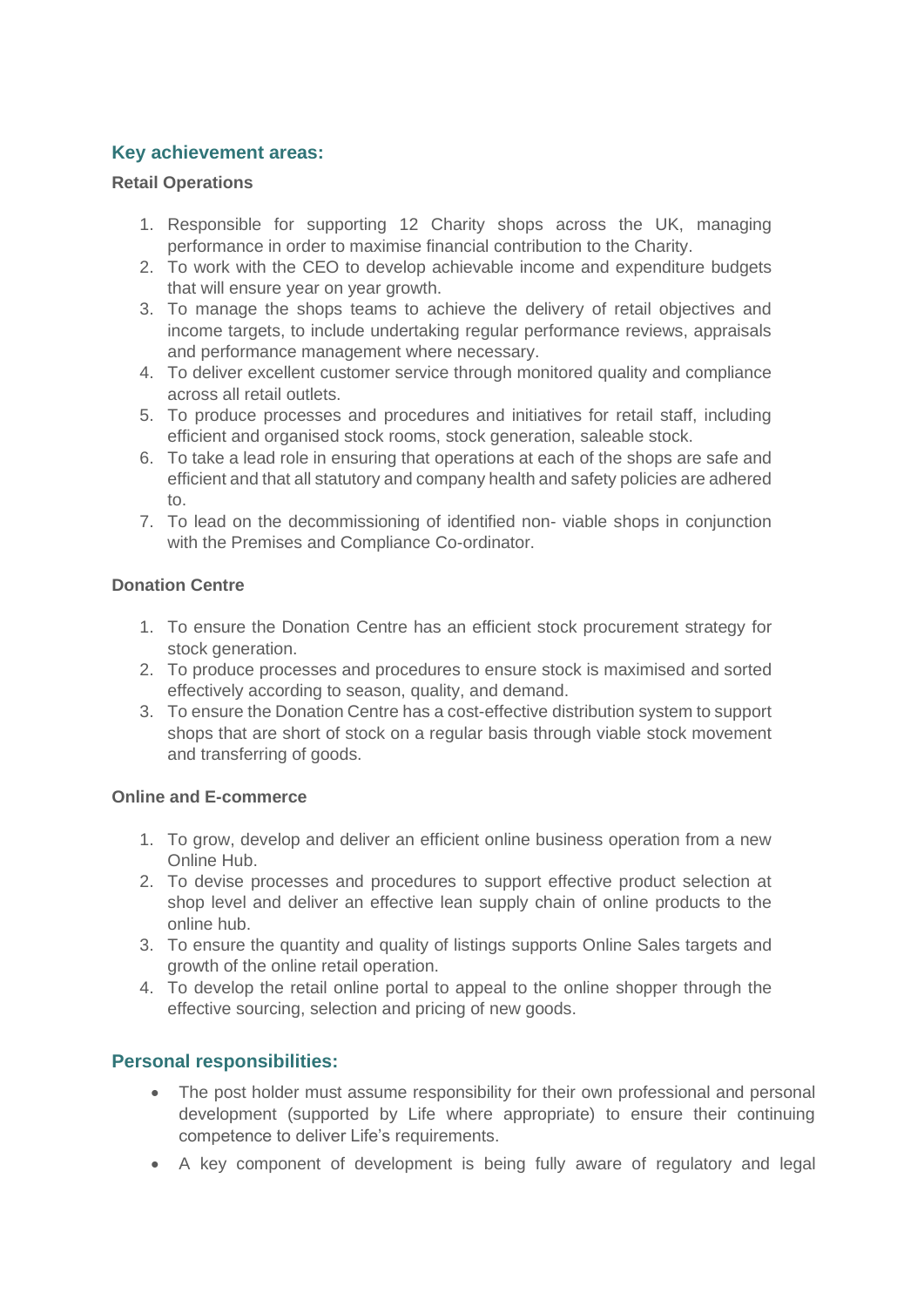requirements impacting on operational services and ensuring that all staff within those services are aware of and deliver their individual responsibilities.

# **Corporate behaviours:**

# **All staff are expected to:**

- Work towards the charity's aims and objectives, and uphold its vision and mission.
- Demonstrate respect for others and value diversity.
- Act responsibly regarding the health and safety of themselves and others.
- Focus on the client and customer, both internally and externally, at all times.
- Make an active contribution to develop the service.
- Learn from, and share experience and knowledge.
- Keep others informed of issues of importance and relevance .
- Consciously review mistakes and successes to improve performance.
- Act as an ambassador for the charity and always maintain professional standards.
- Use discretion and sensitivity and be aware of issues requiring total customer confidentiality.
- Demonstrate a flexible approach to their work.
- Abide by and take responsibility for the obtaining, storage, processing and sharing of any personal data within the meaning of the General Data Protection Regulations 2018 and as defined in the relevant Life policies for all aspects of service delivery and working practice, paying particular attention to the protection of personal information in any form and by whatever means it is accessed by you.

In addition, all managers and supervisors will be expected to:

- Value and recognise ideas and the contribution of all team members.
- Coach individuals to perform to the best of their ability.
- Delegate work to develop individuals in their roles and realise their potential.
- Provide support, feedback and guidance to all team members and encourage their team to achieve work/personal life balance.

This job description is not necessarily an exhaustive list of duties but is intended to reflect a range of duties the post holder will perform. The job description will be reviewed regularly and may be changed in consultation with the post holder.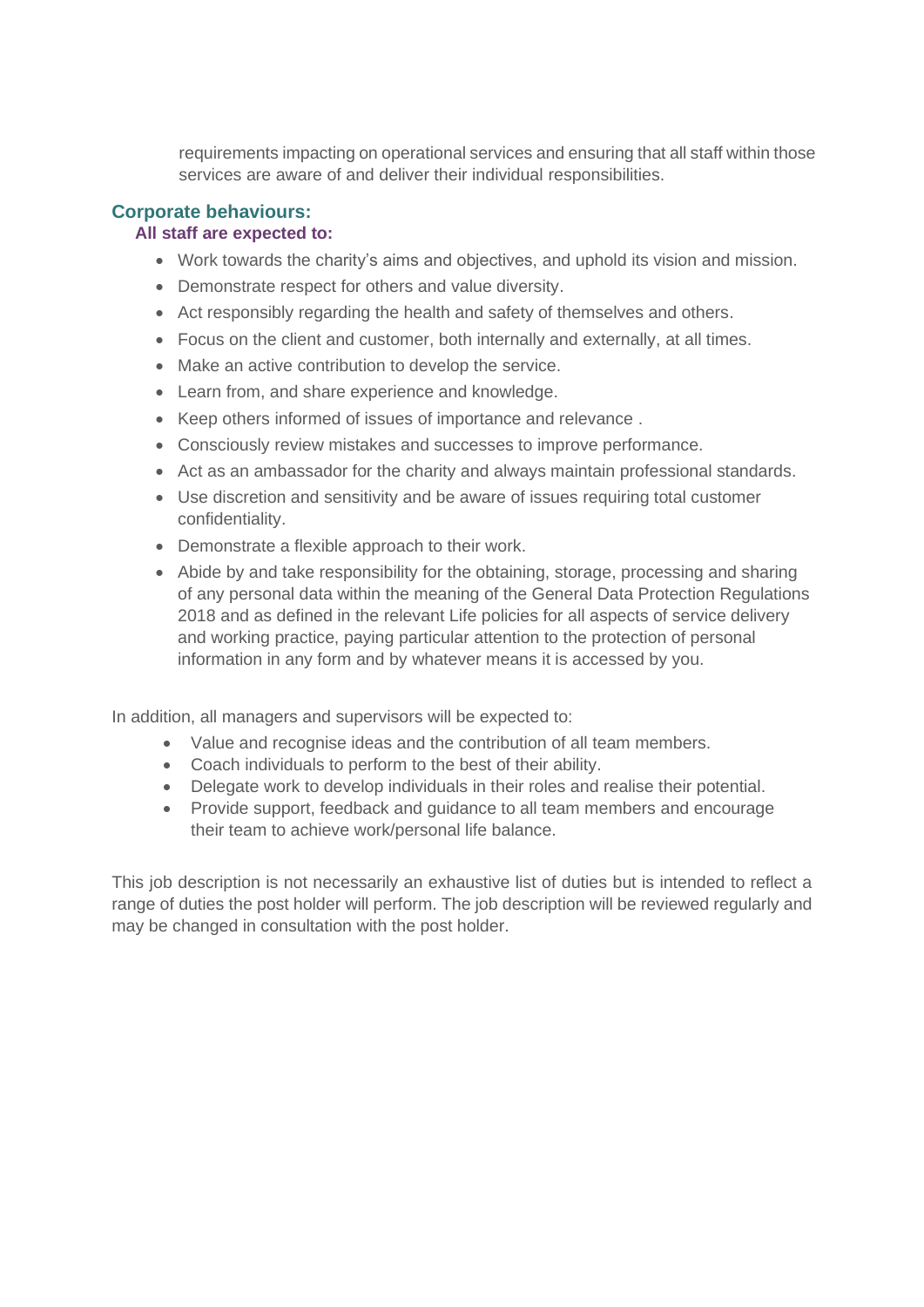# **Post title: Retail Operations Manager**

| <b>Personal skill characteristics</b>                                                                                                                                                        | <b>Essential</b><br>(Tick) | <b>Desirable</b><br>(Tick) |
|----------------------------------------------------------------------------------------------------------------------------------------------------------------------------------------------|----------------------------|----------------------------|
| <b>Strategic Ability / Innovation</b>                                                                                                                                                        |                            |                            |
| Willingness to contribute to the development of services.                                                                                                                                    | $\checkmark$               |                            |
| Experience in delivering results                                                                                                                                                             | ✓                          |                            |
| Strategic experience in all operations related to charity retail                                                                                                                             | $\checkmark$               |                            |
| <b>Experience / Knowledge / Qualifications</b>                                                                                                                                               |                            |                            |
| Proven experience of working within a charity in a similar role                                                                                                                              | $\checkmark$               |                            |
| Minimum 3 GSCEs (or equivalent) including English and Maths                                                                                                                                  | $\checkmark$               |                            |
| A high level of literacy and numeracy                                                                                                                                                        | $\checkmark$               |                            |
| Experience of working within a Retail e-commerce environment                                                                                                                                 | $\checkmark$               |                            |
| Experience of budget management and strong drive to develop<br>sales through others                                                                                                          | $\checkmark$               |                            |
| <b>Communication</b>                                                                                                                                                                         |                            |                            |
| Strong verbal and written communication skills                                                                                                                                               | $\checkmark$               |                            |
| Communicates effectively and openly at all levels                                                                                                                                            | $\checkmark$               |                            |
| Experience of communicating effectively with a wide range of<br>people to identify their needs, preferences and demands<br>Ability to promote the charity to a wide range of individuals and | $\checkmark$               |                            |
| external contacts                                                                                                                                                                            | ✓                          |                            |
| <b>Personal</b>                                                                                                                                                                              |                            |                            |
| Committed to the vision, mission and values of the charity                                                                                                                                   | $\checkmark$               |                            |
| Commitment to quality, customer service, best practice and<br>best value in all aspects of the charity's operation                                                                           |                            |                            |
| Ability to work with people at all levels                                                                                                                                                    | $\checkmark$               |                            |
| Positive outlook and approachable personality                                                                                                                                                | $\checkmark$               |                            |
| Ability to work on own initiative                                                                                                                                                            | ✓                          |                            |
| Handles pressure of meeting deadlines and supports others<br>where possible                                                                                                                  | ✓                          |                            |
| Ability to prioritise workload and plan time                                                                                                                                                 | ✓                          |                            |
| Commitment to own personal and professional development                                                                                                                                      | $\checkmark$               |                            |
| Ability to motivate others and work as part of a team                                                                                                                                        | $\checkmark$               |                            |
| Ability to negotiate and influence                                                                                                                                                           | $\checkmark$               |                            |